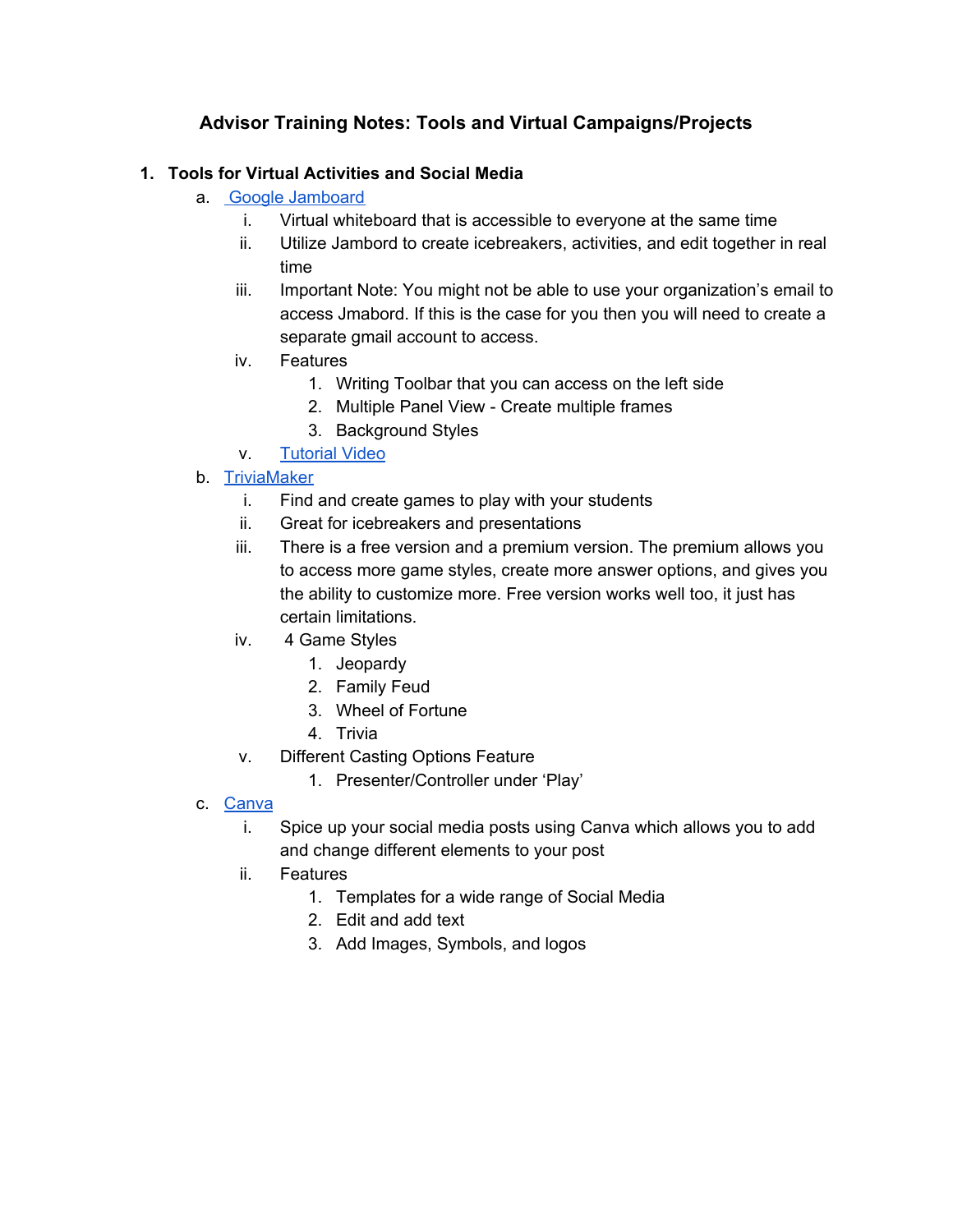## **2. Virtual Campaigns and Projects**

## **a. Photovoice Campaign**

- i. Action research method that uses photography as a means for young people to capture & reflect on their community's issues and through their own experiences & perspectives.
- ii. Purpose To promote youth development and youth empowerment by allowing them to identify, critically reflect, and share their communities strengths and weaknesses to address ATOD issues.
- iii. Photovoice Steps
	- 1. Select a Framing Question
		- a. Open ended question relevant to your issue
	- 2. Gather Images that support your question
		- a. Social Media screenshots
		- b. Accessibility of purchasing ATOD products online
		- c. Google Maps and Google Earth
		- d. Symbolic Images
	- 3. Reflect on the photos and create captions with the youth
		- a. Work with you on finding patterns and themes that help reveal the root causes to community problems.
	- 4. Develop findings and recommendations
		- a. What are potential solutions? What does this mean to us?
	- 5. Share Photovoice Project
		- a. Who should see it?
		- b. Social media or traditional media

#### **b. Social Norms Campaign**

- 1. Social norms are cues or expectations about how we should or should not behave within a society or group
- 2. Our environment shapes our social norms whether it be through Media, Friends, Family, or the Community
- 3. We can underestimate how often others engage in substance use and what we think our peers are doing influences our behaviors, even if what we think our peers are doing is not what they are actually doing
- ii. Purpose
	- 1. Highlight youth making healthy choices
	- 2. Elevate and highlight young people, and show how they are agents in their community. Highlight the actual facts!
	- 3. Create hope and positive change
- iii. Injunctive and Descriptive Norms
	- 1. Injunctive Norms Perceived approval of ATOD use & perceived moral rules of the peer group.
	- 2. Descriptive Norms Perception of others quantity & frequency of ATOD use